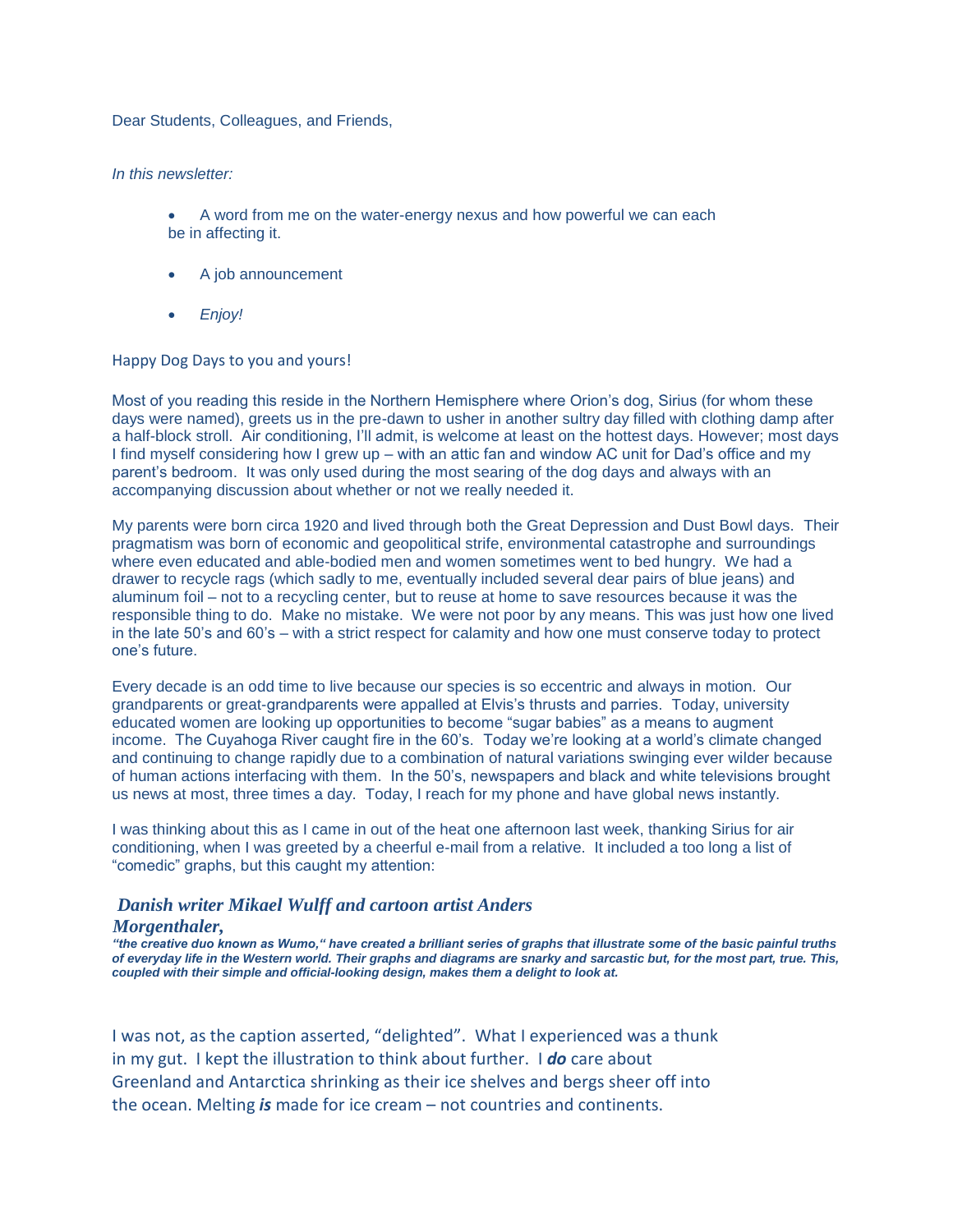What they say we care about vs. what I actually care about is factually in error. In fact, *it's an error that is slowly growing*. The decades of the 70's and 80's where excess was in the driver's seat, are slowly giving rise to new generations – with new attitudes. What Mr. Wulff and Mr. Morgenthaler might have missed was the changing face of environmentalism.

"While environmentalists of years past were primarily aiming to bring clean air and clean water concerns into the national policymaking calculus, environmentalists today are far more worried about solving global problems like climate change by using local environmental solutions," reports David Weinberger, Senior Fellow for Energy and Environment at the Roosevelt Institute/Campus Network. When he examined the viewpoints of the newest entrants into the workforce he observed, ". . . a fundamental belief in the potential of market-driven innovations for reducing natural resource consumption and encouraging the development of renewable energy sources. Young progressives have come to understand the power of the market in shaping consumer behavior."

But don't yet breathe a sigh of relief. While beliefs may be turning toward innovations addressing over consumption of natural resources, millennials' every day "green habits" are lacking according to Lee Ann Head, Vice President of Research at the Shelton Group.

"As noted, their average number of green habits and purchases falls far behind the average for Americans overall: 11.4 vs. 12.6. And yes, the biggest gaps are in the home improvement categories. However, millennials are slackers when it comes to a lot of everyday activities that cost nothing."

Uff! So where are we really?

- We must speak.
- We must act.
- We must encourage others to speak and act.

It's not the stuff of neuro-surgery is it? And yet, in our multi-tasking, 24-hour news, nearlyalways-networking, keeping-up-with- the-Kardashians (Yes I'd say they've replaced "the Jones's".) we sometimes "forget" to do these simplest of things. And yet, the additive effect of simply changing our household practices can make an enormous difference. Consider these accurate, if not slightly cheeky examples:

 Based on food and beverage industry numbers, 72.8% of adults drink coffee. I'm a coffee drinker. In fact, my husband and I generally make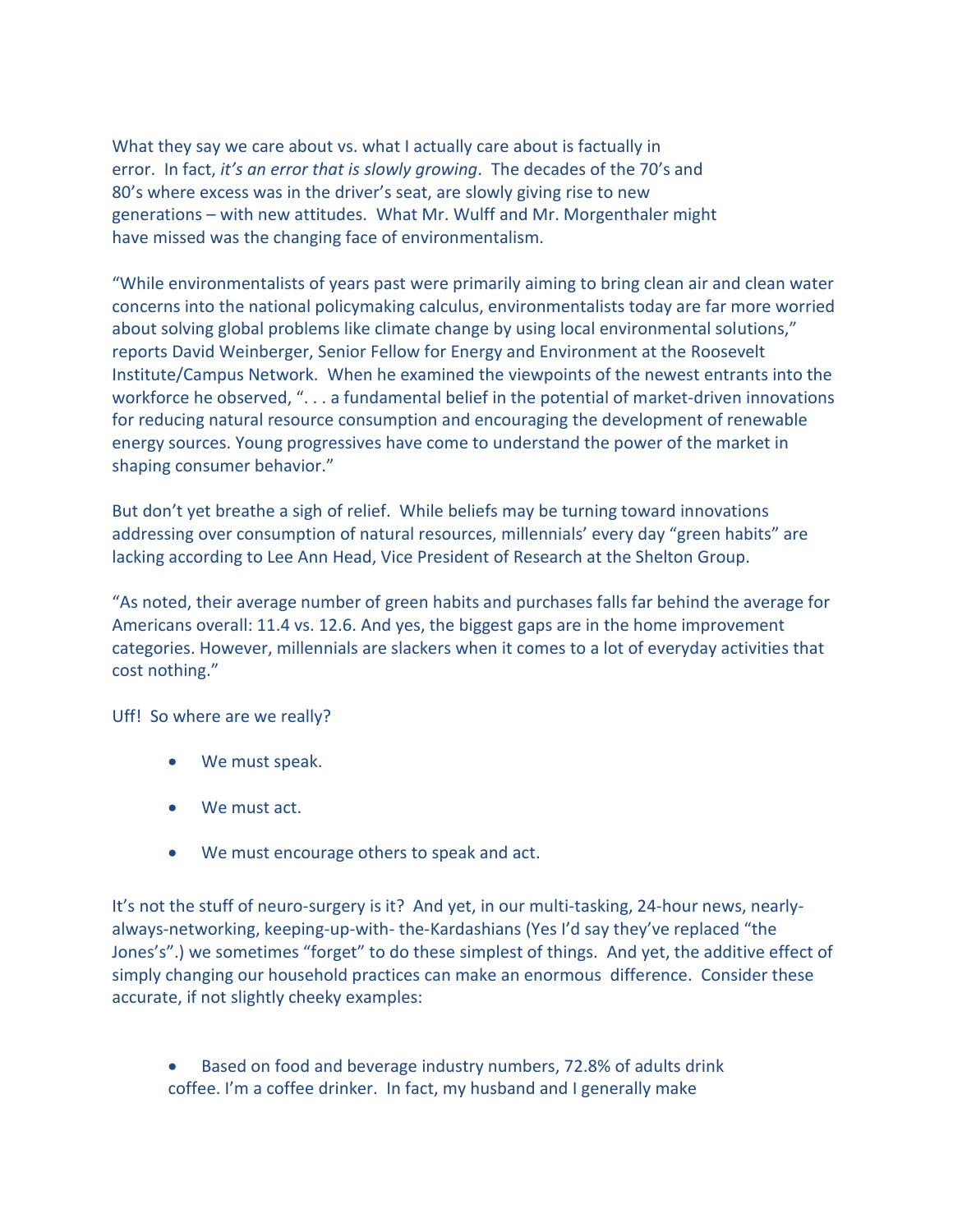two pots in the morning. There's usually some left over but . . . what's a little coffee? I'll tell you. Once upon a time there were approximately 451,087 people in Nashville/Davidson County which is where/when I started thinking about this. Since there are over 318 million people in the U.S., it doesn't really matter if we're talking about Nashville or Hoboken. The point is - if half waste 2 cups per week (in the bottom of the pot), and so make 2 cups less daily instead, we save 1,466,032 gallons per year – just in that one city.

 By 2007, the Nashville area was up to 619,626 or so. (Again, please frame this with the bigger picture in mind.) If, in whatever population base we live in, we turn off the water when we brush our teeth . . . and let's just say teeth were brushed only once a day just to be conservative (even though that sounds gross to me), we could save 678,490,470 gallons of water per year – in just our city.

 Eat smaller hamburgers. I'm not saying we should stop eating meat, although many of you have for wonderful reasons. I simply find it turns people off if you start trying to mess with their meals, so let's just think about it this way . . . a ¼ pounder, by many estimates, requires about 100 gallons of water just to raise the cow. If ¾ of Nashvillians eat smaller burgers once a week we could save about 1,208,269,400 gallons a year.

Using low-flow toilets in an area with the same population (or simply placing a filled up gallon of water in the tank, which I like better than bricks) saves over 1.6 billion gallons of water. When I originally put the presentation together from where this came, I added in reducing outdoor watering and washing laundry only when the load is full. The results of all of this – *and the power we have when we work collectively to make change –* is about *4,411,839,252* gallons per year. If you're like me, billions and trillions get a little fuzzy to picture so let me put it to you this way. That's roughly 6,000 Olympic-sized swimming pools. Annually.

Oh, and the savings to us as consumers . . . over \$11 million. Annually.

Savings like these are yet another reason I still can't figure out why states haven't all developed state water conservation and efficiency policies. But they'll fight implementation of the Clean Water Rule. Go figure.

So, what does all this have to do with air conditioning and people caring about their ice cream melting more than Greenland or Antarctica?

Those of you who have had me as a professor know the importance of solving problems in an integrative fashion. You don't get from here to there by just working on one sustainable